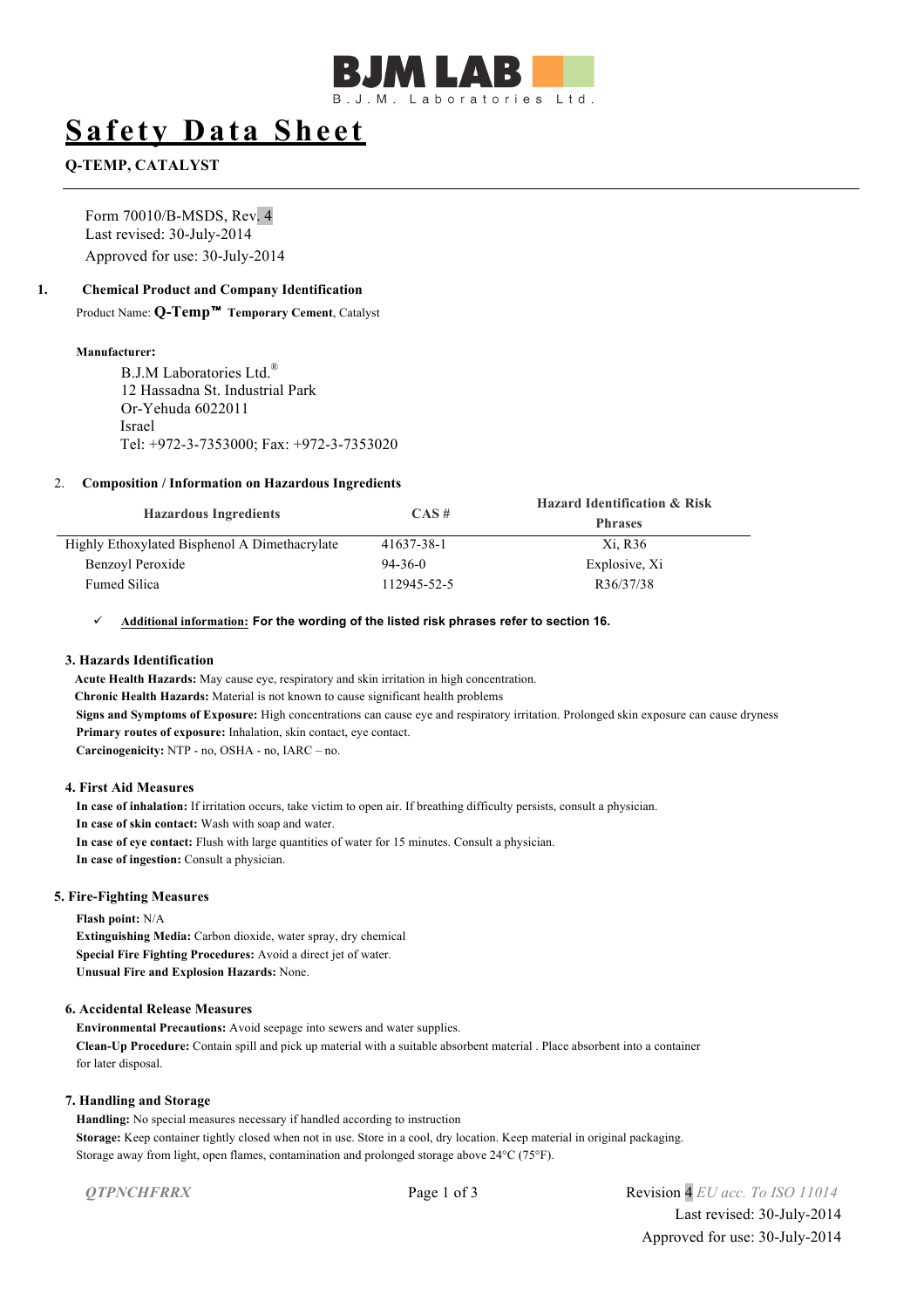# $\mathbf{A}$ B.J.M. Laboratories Ltd.

#### **8.Exposure Controls / Personal Protection**

**Exposure Controls:** Use only in well-ventilated areas **Respiratory Protection:** Avoid inhalation of vapors. No special protection under normal use. **Hand and Skin Protection:** Avoid unnecessary skin contact. Wear latex gloves when handling **Eye Protection:** Wear safety goggles or safety glasses with side shields when handling, **Hygiene Measures:** Remove spilled material from skin and clothing. Do not eat or drink when handling this material

#### **9. Physical and Chemical Properties**

**Appearance:** White paste. **Odor:** Specific odor **Boiling Point:** N/A **Evaporation Rate (Water = 1): N/A Vapor Density**  $(Air = 1)$ :  $N/A$ **Solubility in Water:** Insoluble

#### **10. Stability and Reactivity**

**Stability:** This material is stable. **Hazardous Reactions:** None if handled according to directions **Hazardous Polymerization:** May occur. **Conditions to Avoid:** Heat, UV light **Incompatibility:** Free radicals, reducing agents, heavy metal ions **Hazardous Decomposition Products:** Carbon dioxide, water, carbon monoxide, acrylic decomposition products, depending on conditions of heating and burning.

#### **11. Toxicological Information**

**Acute oral toxicity:** LD50 (rat) > 5000mg/KG **Irritation of Skin:** Dryness and irritation possible upon prolonged exposure **Allergic Effects:** Methacrylate sensitive individuals may exhibit an allergic reaction.

#### **12. Ecological Information**

Do not discharge into sewers or water supplies **Environmental persistence and degradability:** no data available **Ecotoxicity:** no data available

#### **13. Disposal Considerations**

May be disposed of in landfill or Incinerator In accordance with local, state and federal regulations

#### **14. Transport Information**

| 14.1 Transport at land | <b>ADR</b>             | <b>RID</b>    |
|------------------------|------------------------|---------------|
|                        | <b>UN Number</b>       | Kemler        |
|                        |                        | <b>Number</b> |
|                        | <b>Packing Group</b>   |               |
|                        | Proper shipping name   |               |
| 14.2 Transport at sea  | <b>ADNR</b>            | <b>IMDG</b>   |
|                        | <b>UN Number</b>       |               |
|                        | <b>EMS</b>             | <b>MFAG</b>   |
|                        | <b>Packing Group</b>   |               |
|                        | Proper shipping name   |               |
| 14.3 Air transport     | <b>ICAO/IATA-DGR</b>   |               |
|                        | <b>UN Number</b>       |               |
|                        | Proper shipping name   |               |
|                        | <b>Subsidiary Risk</b> |               |
|                        | Labels                 |               |
|                        | <b>Packing Group</b>   |               |

# **U.S. DOT Shipping Name:** Not Regulated

#### **U.S. DOT Hazard Class:** None

*QTPNCHFRRX* Page 2 of 3 Revision 4 *EU acc. To ISO 11014* Last revised: 30-July-2014 Approved for use: 30-July-2014